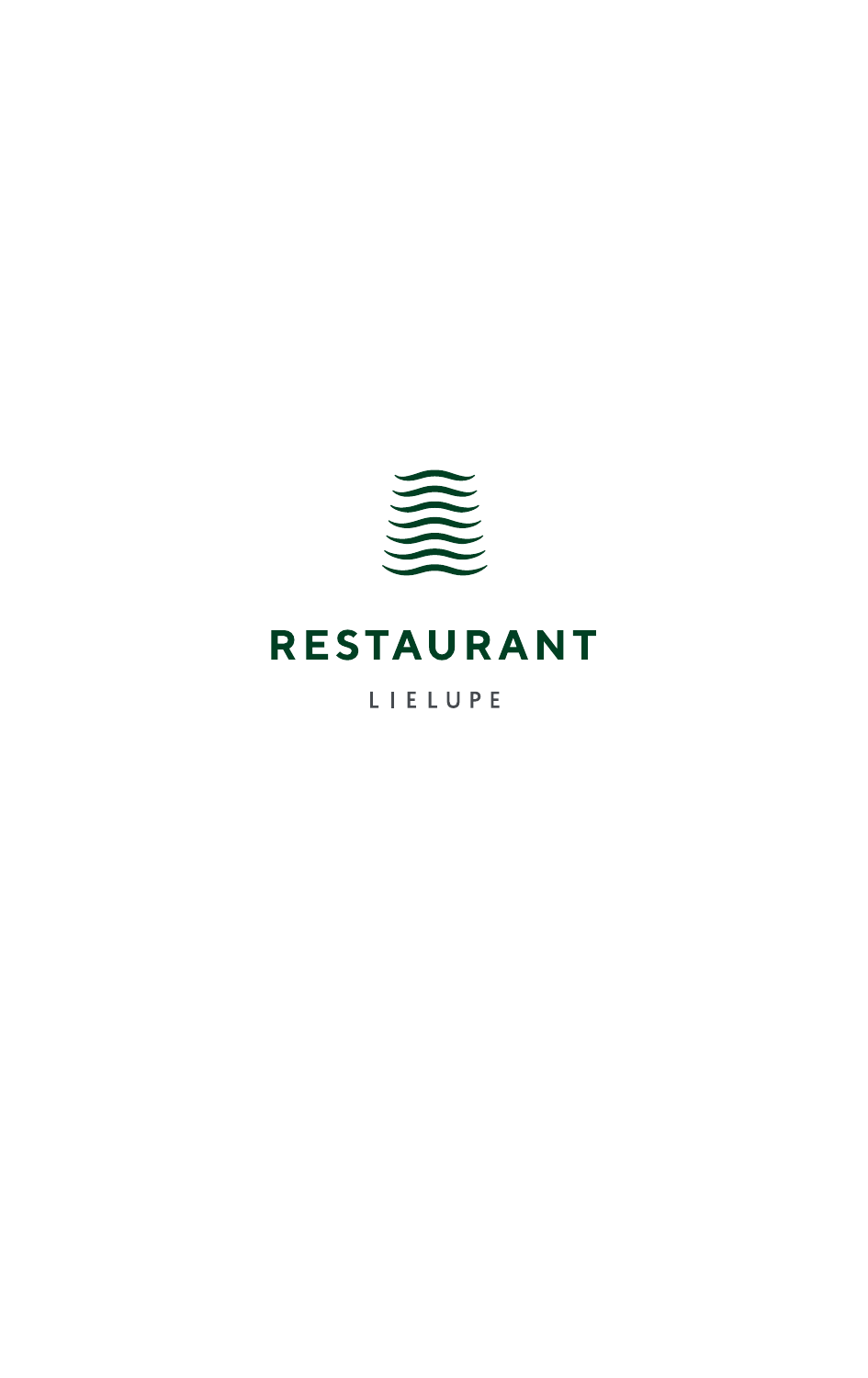# **VĪNI GLĀZĒ БОКАЛ ВИНА** / **WINES BY THE GLASS**

### **ŠAMPANIETIS & DZIRKSTOŠIE VĪNI** ШАМПАНСКОЕ & ИГРИСТЫЕ ВИНА CHAMPAGNE & SPARKLING WINES 15 cl

| Prosecco Villa Italia Spumante DOC / Italy                                      | .<br>5.00€ |
|---------------------------------------------------------------------------------|------------|
| <b>BALTVINI</b><br><b>БЕЛЫЕ ВИНА / WHITE WINES</b>                              | 15c        |
| Pinot Grigio Ogio/Veneto / Italy                                                | 4.50€      |
| Sauvignon Blanc Trapiche Melodias / Mendoza / Argentina                         | 4.50€      |
| Chardonnay Semillon Blass Reserve / South Australia                             | 5.50€      |
| <b>SARKANVĪNI &amp; SĀRTVĪNI</b><br>KPACHbIE & PO3OBbIE BUHA / RED & ROSÉ WINES | $15$ cl    |
|                                                                                 |            |

| Fertuna Pactio Maremma / Tuscany / Italy   | 4.50€           |
|--------------------------------------------|-----------------|
| Merlot Palais de France / France           | 4.50€           |
| Primitivo Casa Charlize Puglia IGT / Italy | 4.50€           |
| Rose D'Anjou Drouet / Loire / France       | 5.00 $\epsilon$ |

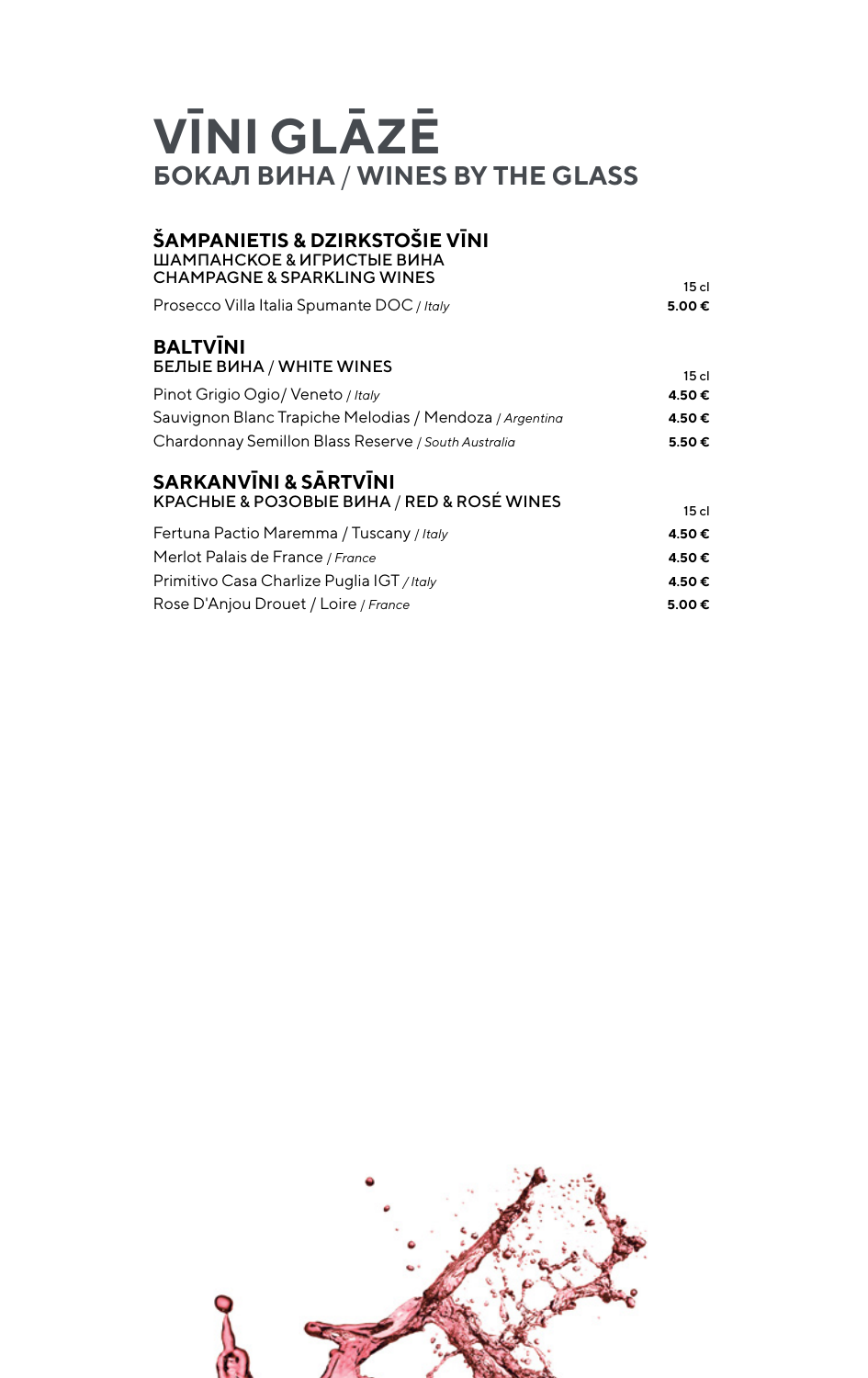## **VĪNI PUDELĒS ВИНА ПО БУТЫЛКАМ WINES BY THE BOTTLE**

### **ŠAMPANIETIS & DZIRKSTOŠIE VĪNI** ШАМПАНСКОЕ & ИГРИСТЫЕ ВИНА

| <b>CHAMPAGNE &amp; SPARKLING WINES</b>                                         | 75 cl   |
|--------------------------------------------------------------------------------|---------|
| Dom Perignon / France                                                          | 240.00€ |
| Mumm Cordon Rouge / France                                                     | 90.00€  |
| Billecart-Salmon Reserve Brut / France                                         | 90.00€  |
| Laurent-Perrier La Cuvee Brut / France                                         | 90.00€  |
| Piper-Heidsieck Brut Rosé Sauvage / France                                     | 95.00€  |
| Wolfberger Cremant Brut / Alsace / France                                      | 35.00€  |
| Prosecco Villa Italia Spumante DOC / Italy                                     | 25.00€  |
| Rīgas Šampanietis / Bezalkoholiskais / безалкогольное / non-alcoholic / Latvia | 22.00€  |
| Martini Asti / Italy                                                           | 25.00€  |

### **BALTVĪNI** БЕЛЫЕ ВИНА / WHITE WINES **FRAME SERVICE SERVICE SERVICE**

|                                                                  | 79 G I |
|------------------------------------------------------------------|--------|
| Chablis Saint Martin Domaine Laroche / Burgundy / France         | 45.00€ |
| Alazani Valley white Semi sweet / Georgia                        | 25.00€ |
| Riesling Signature Wolfberger Signature / Alsace / France        | 30.00€ |
| Vouvray Demi Sec, Drouet, Comte De La Boisserie / Loire / France | 30.00€ |
| Gavi Bersano / Piedmont / Italy                                  | 40.00€ |
| Chardonnay Marchesi de Frescobaldi / Tuscany / Italy             | 35.00€ |
| Verdejo Bodegas LAN Duquesa de Valladolid / Rueda / Spain        | 28.00€ |
| Sauvignon Blanc The Cloud Factory / Marlborough / New Zealand    | 35.00€ |
|                                                                  |        |

### **SĀRTVĪNI**

| <b>PO3OBBIE BUHA / ROSE WINES</b>    |        |
|--------------------------------------|--------|
|                                      | 75 cl  |
| Zinfandel Rose 770 Miles / USA       | 25.00€ |
| Rose D'Anjou Drouet / Loire / France | 25.00€ |

#### **SARKANVĪNI** KPACHHE BUHA / RED WINES

| 75 cl   |
|---------|
| 110.00€ |
| 70.00€  |
| 25.00€  |
| 28.00€  |
| 40.00€  |
| 48.00€  |
| 35.00€  |
| 25.00€  |
| 48.00€  |
| 35.00€  |
| 40.00€  |
| 35.00€  |
| 30.00€  |
|         |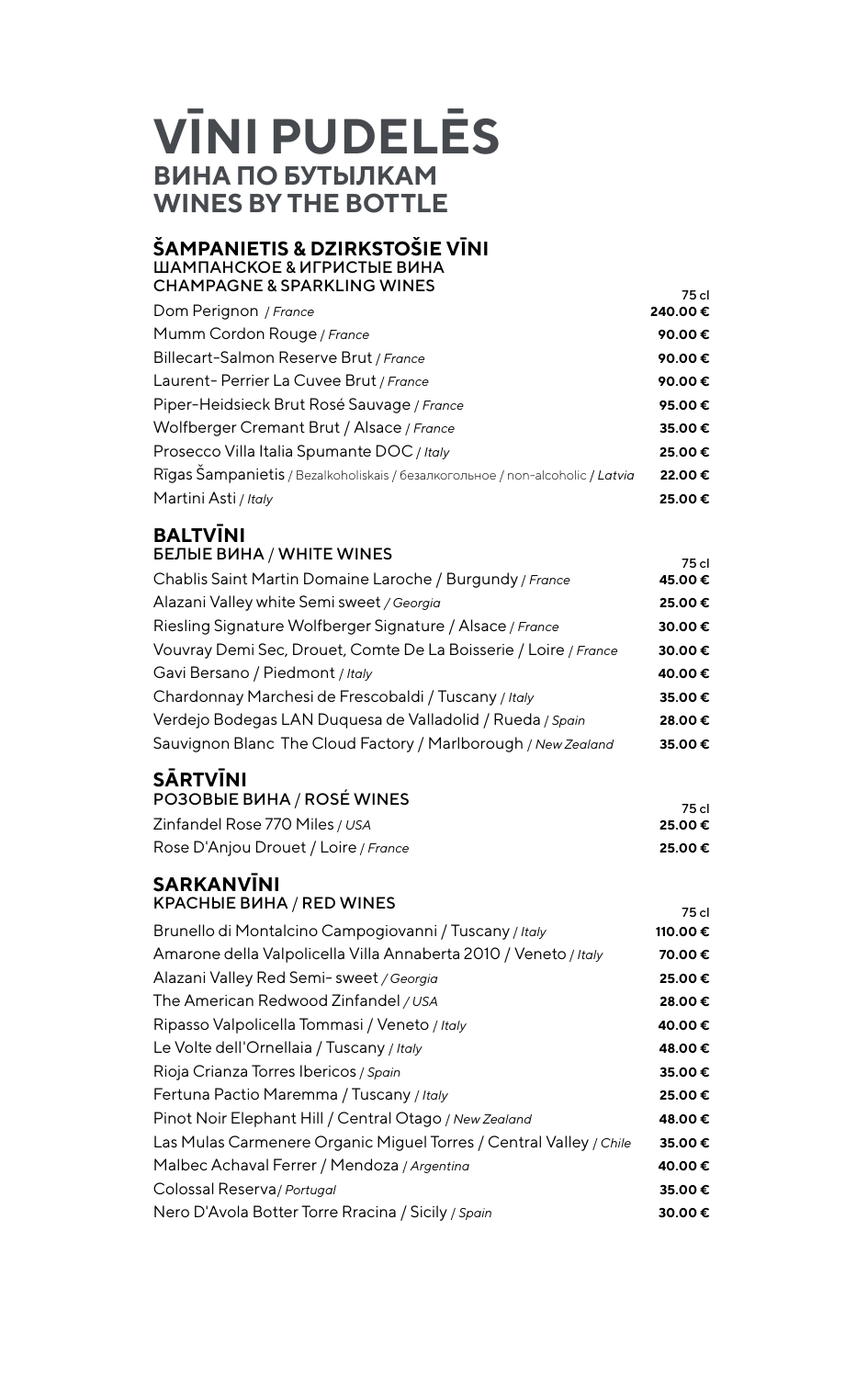## **ALUS ПИВО** / **BEERS**

#### **LEJAMAIS ALUS РАЗЛИВНОЕ ПИВО / DRAUGHT BEER** 40 cl Lielvārdes Lager / *Latvia* **5.00 €** Gaišais / светлое / light 50 cl Madonas / *Latvia* **6.00 €** Nefiltrētais / нефильтрованное / unfiltered

### **ALUS PUDELĒS** ПИВО В БУТЫЛКАХ / BOTTLED BEERS 50 cl

| TIMBO D BJ TBDINAA / BOT TEED BEENS                                             | 50 cl      |
|---------------------------------------------------------------------------------|------------|
| Valmiermuiža / Latvia<br>Gaišais / светлое / light                              | 6.00€      |
|                                                                                 | 33 cl      |
| Sol / Mexico                                                                    | $3.50 \in$ |
| Heineken / The Netherlands<br>Bezalkoholiskais / безалкогольное / non-alcoholic | $3.00 \in$ |

#### **SIDRS** СИДР / CIDER 50 cl Lielvārdes Craft / *Latvia* **5.00 €**

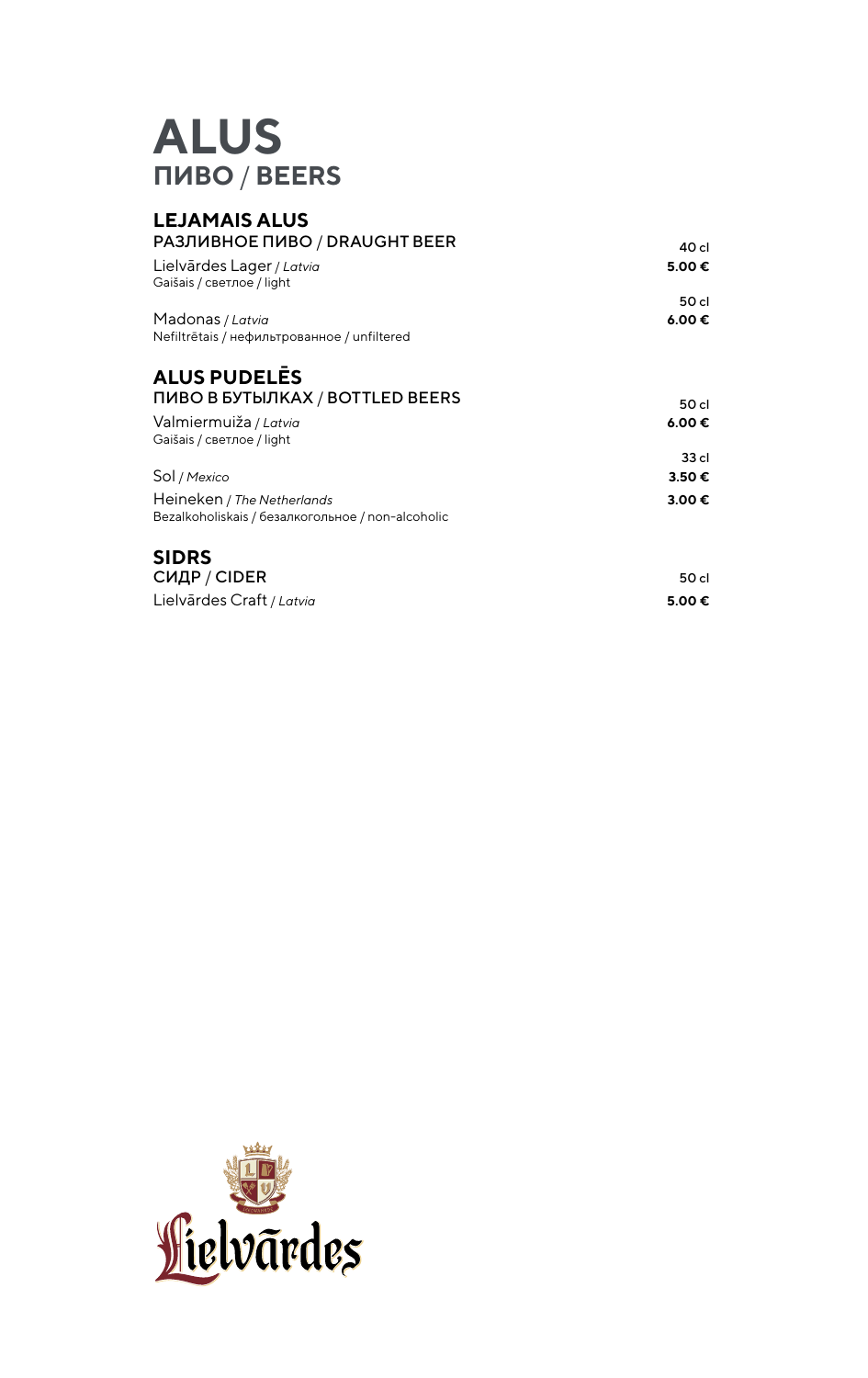# **STIPRIE DZĒRIENI КРЕПКИЕ НАПИТКИ** / **SPIRITS**

| <b>APERITIVI</b><br><b>ANEPUTUBBI / APÉRITIFS</b> | 8 cl       |
|---------------------------------------------------|------------|
| Martini Bianco, Extra Dry, Rosso                  | 5.00€      |
|                                                   | 4 cl       |
| Campari                                           | 4.00€      |
| Aperol                                            | 4.00€      |
| <b>DEGVINS</b><br>ВОДКА / VODKA                   | 4 cl       |
| Absolut                                           | 6.00€      |
| Stoli                                             | 4.00€      |
| Rižskij Samogon                                   | 4.00€      |
| Reyka vodka                                       | $6.00 \in$ |
|                                                   |            |
| <b>DŽINS</b><br>ДЖИН / GIN                        |            |
|                                                   | 4 cl       |
| <b>Beefeater</b>                                  | 4.00€      |
| <b>Beefeater Pink</b>                             | 4.00€      |
| Hendrick's                                        | 9.00€      |
| Roku Japanese Craft Gin                           | 6.00E      |
| Monkey 47 Dry Gin                                 | 9.00€      |
| <b>TEKILA</b>                                     |            |
| <b>ТЕКИЛА / TEQUILA</b>                           | 4 cl       |
| Olmeca Gold                                       | 4.50€      |
| Olmeca Silver                                     | 4.00€      |
| <b>RUMS</b>                                       |            |
| POM / RUM                                         | 4 cl       |
| Havana Club Anejo Blanco                          | 4.00€      |
| Havana Club Especial                              | 4.00€      |
| Plantation Isle of Fiji                           | 6.00E      |
| <b>Bumbu Rum</b>                                  | 6.00€      |
| Dipomatico Reserva Exclusiva                      | 8.00€      |
|                                                   |            |
| <b>BRENDIJS</b><br>БРЕНДИ / BRANDY                |            |
| Metaxa 7 Stars                                    | 4 cl       |
|                                                   | 4.00€      |
| Torres 10 Gran Reserva                            | 4.00€      |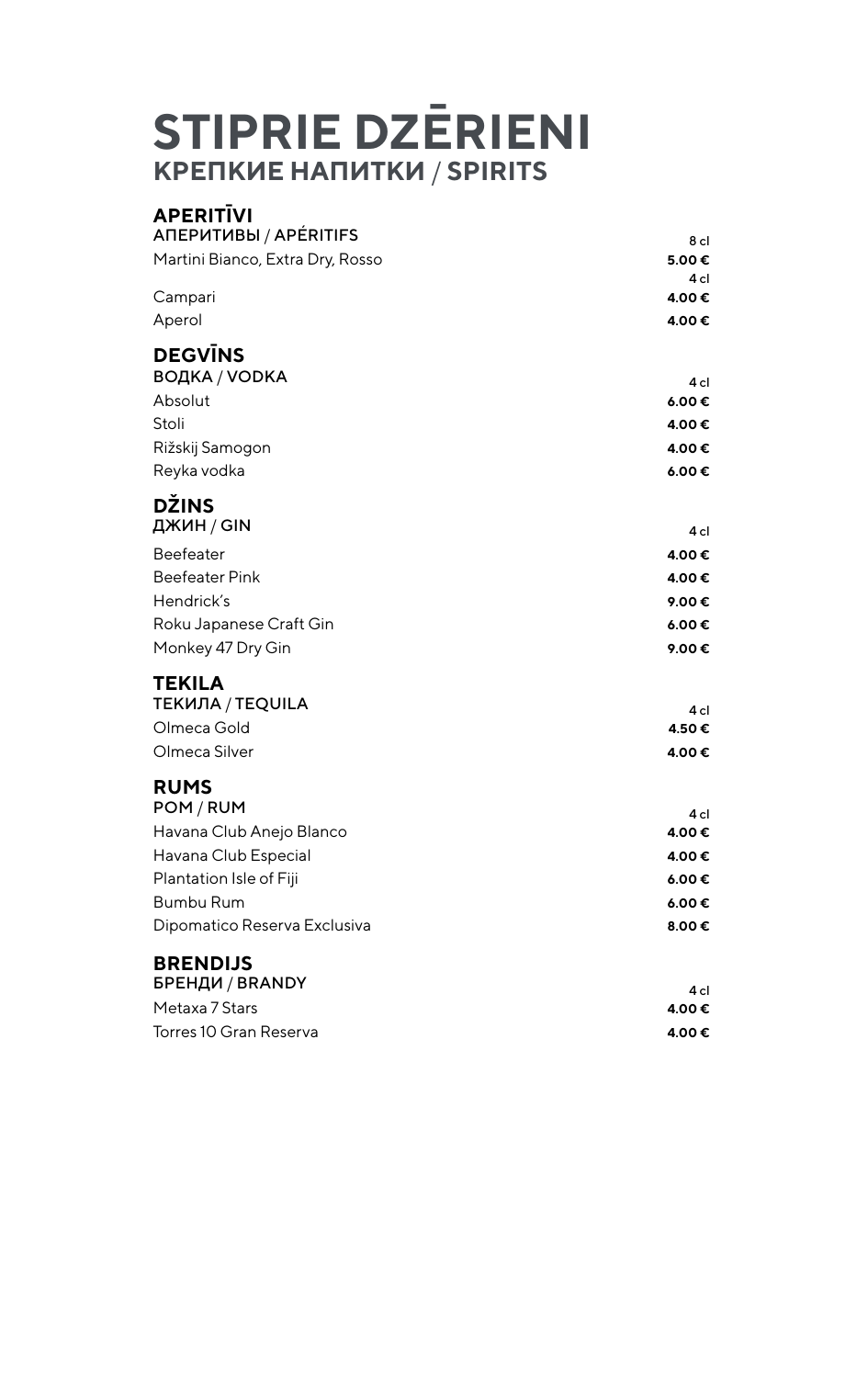### **KONJAKS**

| <b>КОНЬЯК / COGNAC</b>   | 4 cl       |
|--------------------------|------------|
| Hennessy V.S.            | $6.00 \in$ |
| Hennessy X.O.            | 23.00€     |
| Remy Martin V.S.O.P.     | 9.00€      |
| Martell V.S.             | 5.00€      |
| Courvosier V.S.O.P       | 7.00€      |
| Martell V.S.O.P.         | 9.00€      |
| Calvados Boulard V.S.O.P | 6.50€      |

### **VISKIJS**

| 4 <sub>cl</sub> |
|-----------------|
| 4.00€           |
| 5.00€           |
| 4.00€           |
| 6.00€           |
| 5.00€           |
| 10.00€          |
| 9.00€           |
| 9.00€           |
| 10.00€          |
|                 |

### **LIĶIERI**

| ЛИКЕРЫ / LIQUEUR           | 4 <sub>cl</sub> |
|----------------------------|-----------------|
| Cointreau                  | 4.00€           |
| Amaretto                   | 4.00€           |
| Bailey's                   | 4.00€           |
| Kahlúa                     | 4.00€           |
| Malibu                     | 4.00€           |
| Jägermeister               | 4.00€           |
| Riga Black Balsam Cherry   | 4.00€           |
| Riga Black Balsam Currrant | 4.00€           |
|                            |                 |

### **BITTERI**

| <b><i>BUTTEP / BITTERS</i></b> | 4 cl  |
|--------------------------------|-------|
| Riga Black Balsam              | 4.00€ |
| Fernet Branca                  | 4.00€ |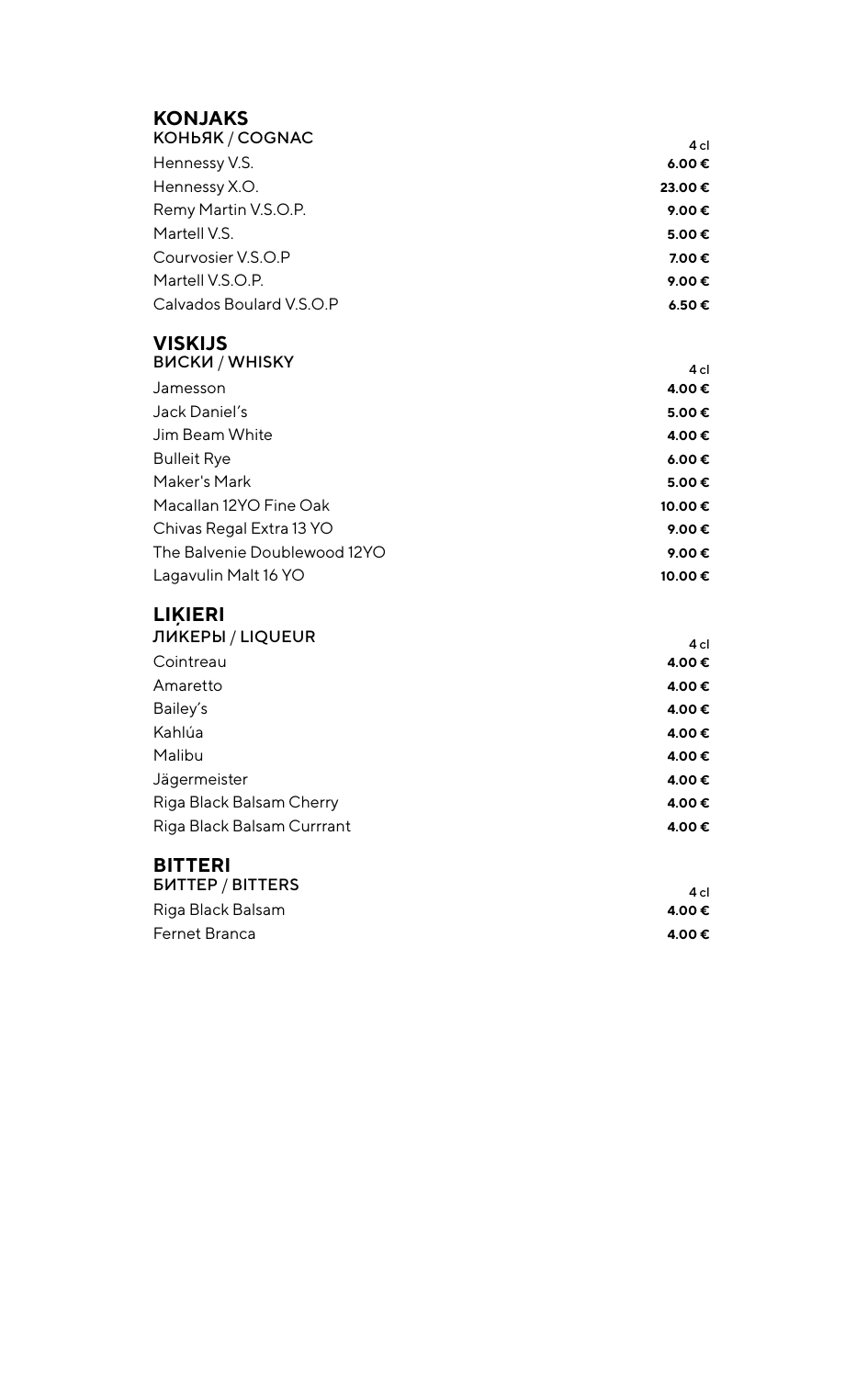# **KOKTEIĻI КОКТЕЙЛИ** / **COCKTAILS**

| NEAIZMIRSTAMIE<br><b>HE3A5bIBAEMbIE / THE UNFORGETTABLES</b>                                  |        |
|-----------------------------------------------------------------------------------------------|--------|
| Frozen Strawberry Daiquiri<br>Havana Club Anejo, sugar, lime juice, strawberries              | 10.00€ |
| Frozen Kiwi Daiquiri<br>Havana Club Anejo, sugar, lime juice, kiwi                            | 10.00€ |
| Negroni<br>Bombay, Campari, Martini Rosso                                                     | 10.00€ |
| Whisky Sour<br>Maker's Mark whisky, sugar syrup, lemon juice                                  | 10.00€ |
| <b>MODERNA KLASIKA</b><br><b>СОВРЕМЕННАЯ КЛАССИКА / CONTEMPORARY CLASSICS</b>                 |        |
| <b>Bloody Mary</b><br>Vodka, tomato juice, lemon juice, spices                                | 10.00€ |
| Cosmopolitan<br>Vodka, Triple Sec, cranberry juice, lime juice                                | 10.00€ |
| Cuba Libre<br>Havana Club Anejo, Coca-Cola                                                    | 7.00€  |
| Margarita<br>Tequila, Triple Sec, lime juice, sea salt                                        | 10.00€ |
| Long Island Iced Tea<br>Vodka, rum, gin, tequila, Triple Sec, lemon juice, Coca-Cola          | 13.00€ |
| Mojito<br>Havana Club Anejo, mint leaves, lime, sugar, mineral water                          | 8.00€  |
| Mojito Strawberry<br>Havana Club Anejo, strawberries, lime, mint leaves, sugar, mineral water | 9.00€  |
| Sex in Jūrmala<br>Stolichnaya, Amaretto, orange/ cranberry juice                              | 10.00€ |
| Kir Royal<br>Creme de Cassis, Prosecco                                                        | 7.00 € |
| Pina Colada<br>Havana Club Anejo, Malibu, Coconut syrup, ice- cream, pineapple juice          | 10.00€ |
| <b>JAUNA ERA</b><br><b>НОВАЯ ЭРА / NEW ERA</b>                                                |        |
| <b>Aperol Spritz Lielupe</b><br>Prosecco, Aperol, mineral water, orange                       | 8.00€  |
| Hugo Spritz<br>Prosecco, Elderflower syrup, tonic water, mint                                 | 10.00€ |
| Campari Spritz Lielupe<br>Prosecco, Campari, mineral water, orange                            | 8.00€  |
| <b>KARSTIE KOKTEILI</b><br>ГОРЯЧИЕ КОКТЕЙЛИ́ / HOT COCKTAILS                                  |        |
| Hot Toddy<br>Havana Club Especial, honey, lemon juice, hot water                              | 8.00€  |
| Lielupe Latte<br>Kahlúa, Bailey's, milk, coffee                                               | 8.00€  |
| Irish Coffee<br>Tullamore Dew, brown sugar, coffee, cream                                     | 8.00 € |
| Old Riga Coffee<br>Riga Black Balsam, brown sugar, coffee, cream                              | 8.00 € |
| <b>Berry Power</b><br>Jagermeister, Cranberry juice, cinnamon                                 | 8.00€  |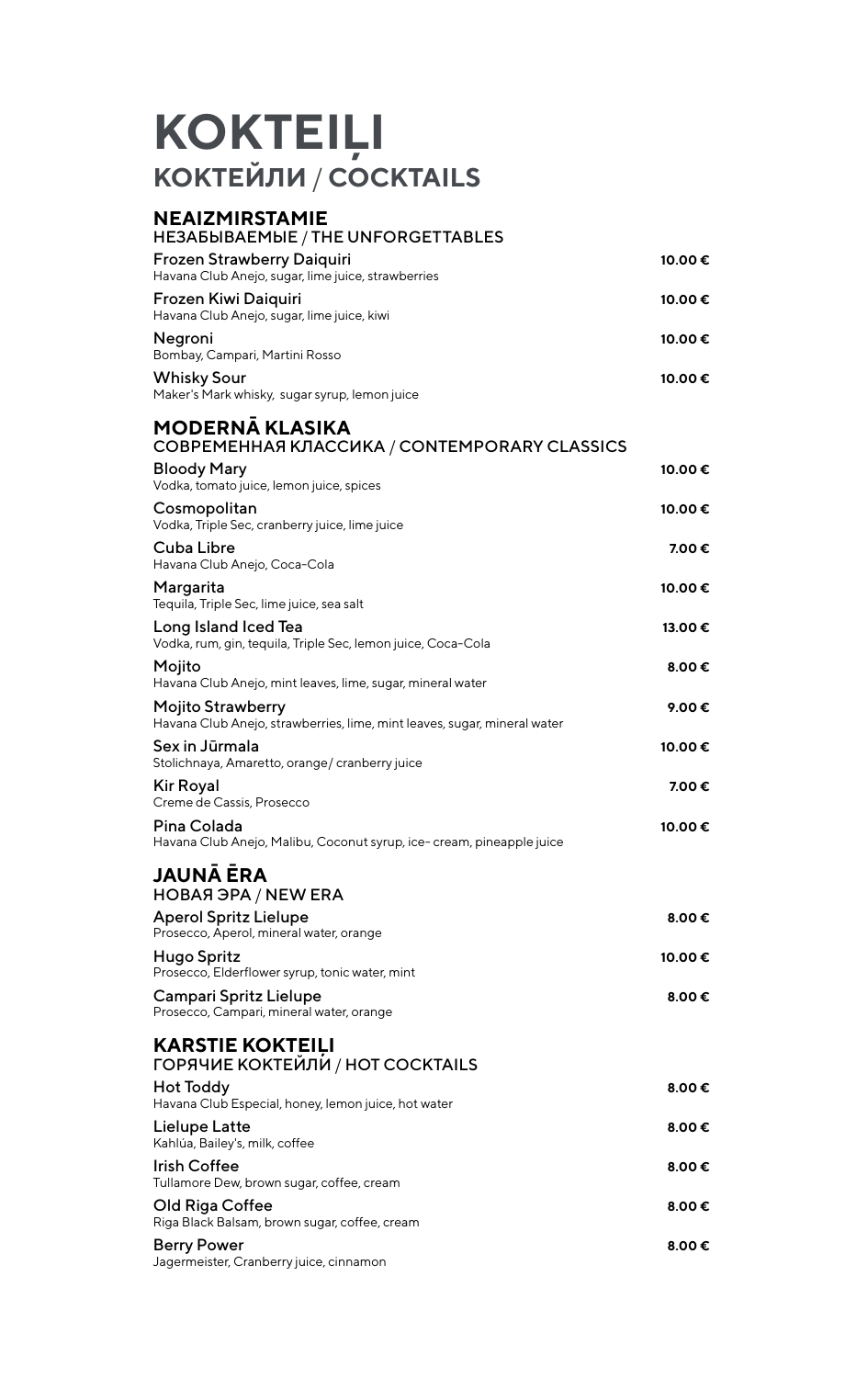#### **BEZALKOHOLISKIE KOKTEILI** БЕЗАЛКОГОЛЬНЫЕ КОКТЕЙЛИ / NON-ALCOHOLIC COCKTAILS

| Virgin Mojito<br>Lime, mint, sugar, mineral water                                                                                                                                                  | 6.00€      |
|----------------------------------------------------------------------------------------------------------------------------------------------------------------------------------------------------|------------|
| Refreshing Mojo Cocktail<br>Fresh orange, lemon juice, mint syrup, pineapple, passion syrup                                                                                                        | 7.00€      |
| Saldējuma kokteilis / Коктейль из мороженого / Ice cream cocktail<br>Saldējums, persiku / plūmju / ābolu sula<br>Мороженое, персик / слива / яблочный сок<br>Ice cream, peach / plum / apple juice | $5.00 \in$ |

# **KARSTIE DZĒRIENI ГОРЯЧИЕ НАПИТКИ** / **HOT DRINKS**

| Kafija / Кофе / Coffee                                                                                                                         | 3.00€           |
|------------------------------------------------------------------------------------------------------------------------------------------------|-----------------|
| <b>Espresso</b>                                                                                                                                | 3.00€           |
| Double Espresso                                                                                                                                | 4.00€           |
| Café Latte                                                                                                                                     | 4.00€           |
| Cappuccino                                                                                                                                     | 4.00€           |
| Double Cappuccino                                                                                                                              | 4.50€           |
| Kakao / Какао / Hot Chocolate                                                                                                                  | 4.00€           |
| Tēja kanniņā / Чай в чайничке / Pot of Tea<br>Ronnefeldt tēja pēc izvēles<br>Чай Ronnefeldt на Ваш выбор<br>Choice of fine tea from Ronnefeldt | 4.50€           |
| Detox tēja / Detox чай / Detox Tea<br>Ingvers, citrons, piparmētras, medus<br>Имбирь, лимон, мята, мед<br>Ginger, lemon, peppermint, honey     | 5.00 $\epsilon$ |